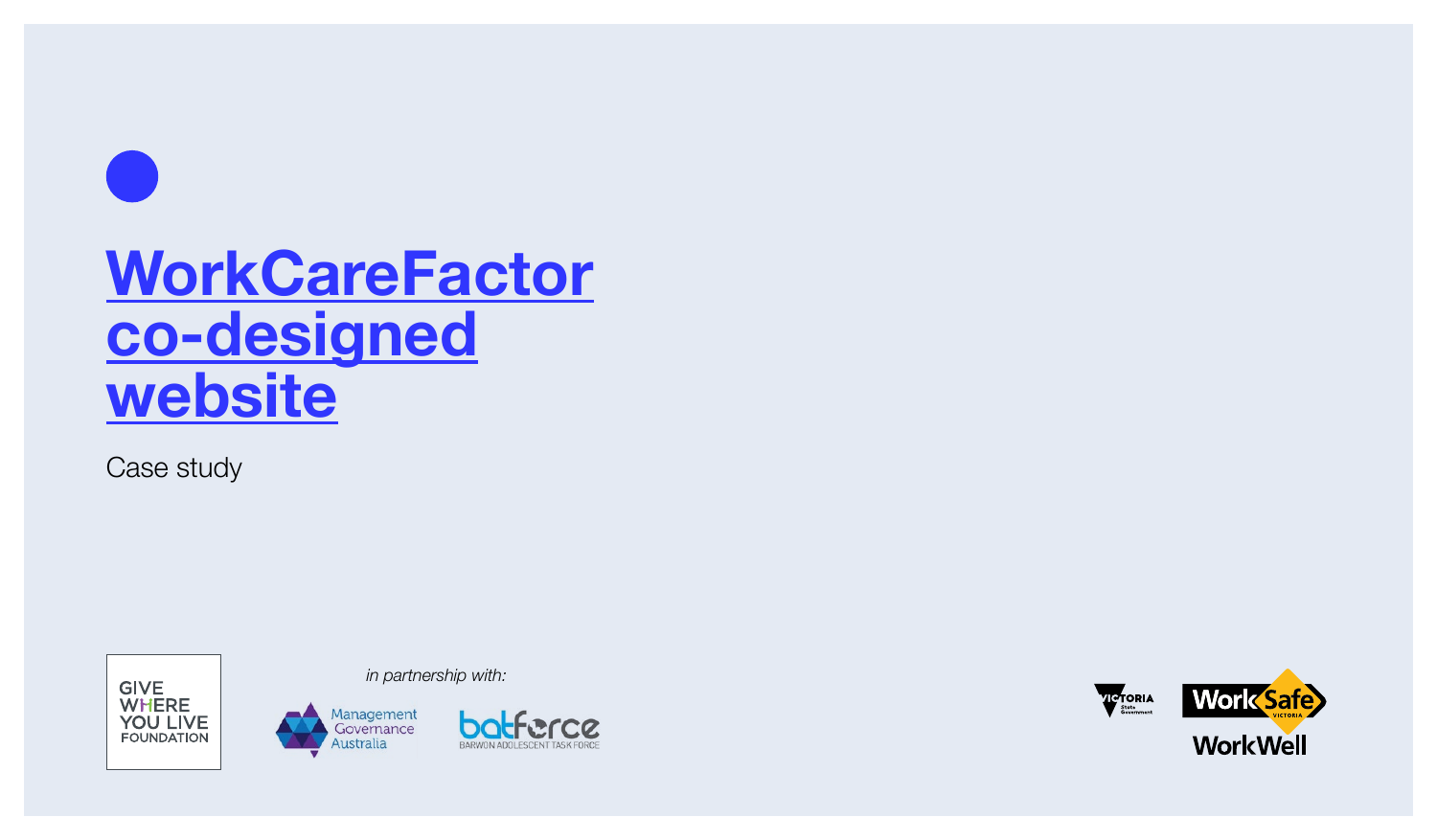## **Overview**

- 1. [Background](#page-2-0)  $\longrightarrow$
- 2. [Method](#page-3-0)  $\longrightarrow$
- 3. [Real stories](#page-4-0)
- 4. [Employee lifecycle tools](#page-5-0)  $\longrightarrow$
- 5. [Tools for young workers](#page-6-0)
- 6. [Learnings](#page-7-0)
- 7. [Next Steps](#page-11-0)  $\longrightarrow$

The Give Where You Live Foundation was funded by WorkSafe's WorkWell program to lead a [WorkWell](https://www.workwell.vic.gov.au/workwell-learning-networks) [Learning Network](https://www.workwell.vic.gov.au/workwell-learning-networks)  $\vec{r}$  to devise tools and resources to help create mentally healthy and safe workplaces, especially for young employees. In partnership with [Management Governance Australia](https://mg-australia.com.au) **F** and [Barwon](https://batforce.org.au) [Adolescent Taskforce](https://batforce.org.au)  $\vec{r}$ , we collaborated with 20 small and medium businesses from across the G21 Region, as well as young workers, to co-design solutions.

We began in 2019 by talking to employers and young workers from the construction, transport, manufacturing and health sectors, to understand their experiences of workplace mental health.

While the COVID-19 pandemic has posed many challenges, it has also increased recognition of the benefits of a mentally safe and healthy workplace and also the risks, especially in terms of legislation.

The small and medium businesses involved in the project identified the need for support around policies and procedures that [contribute to mental health](https://workcarefactor.com.au)  and wellbeing, as these businesses often lack time, capacity and resources.

In response to these learnings, we asked mental health experts and human resources professionals to help us to co-design<https://workcarefactor.com.au> r. This website includes audio and flowchart stories to build awareness, exploring the 'work related factors' that can contribute towards emotional health and wellbeing.

Using engaging formats, the website offers tips and scripts for workplace conversations to improve communication, trust and mutual understanding.

There are also policy and procedure templates, in clear and practical language, so that businesses can easily access the resources they need to meet their legal obligations, all in one place.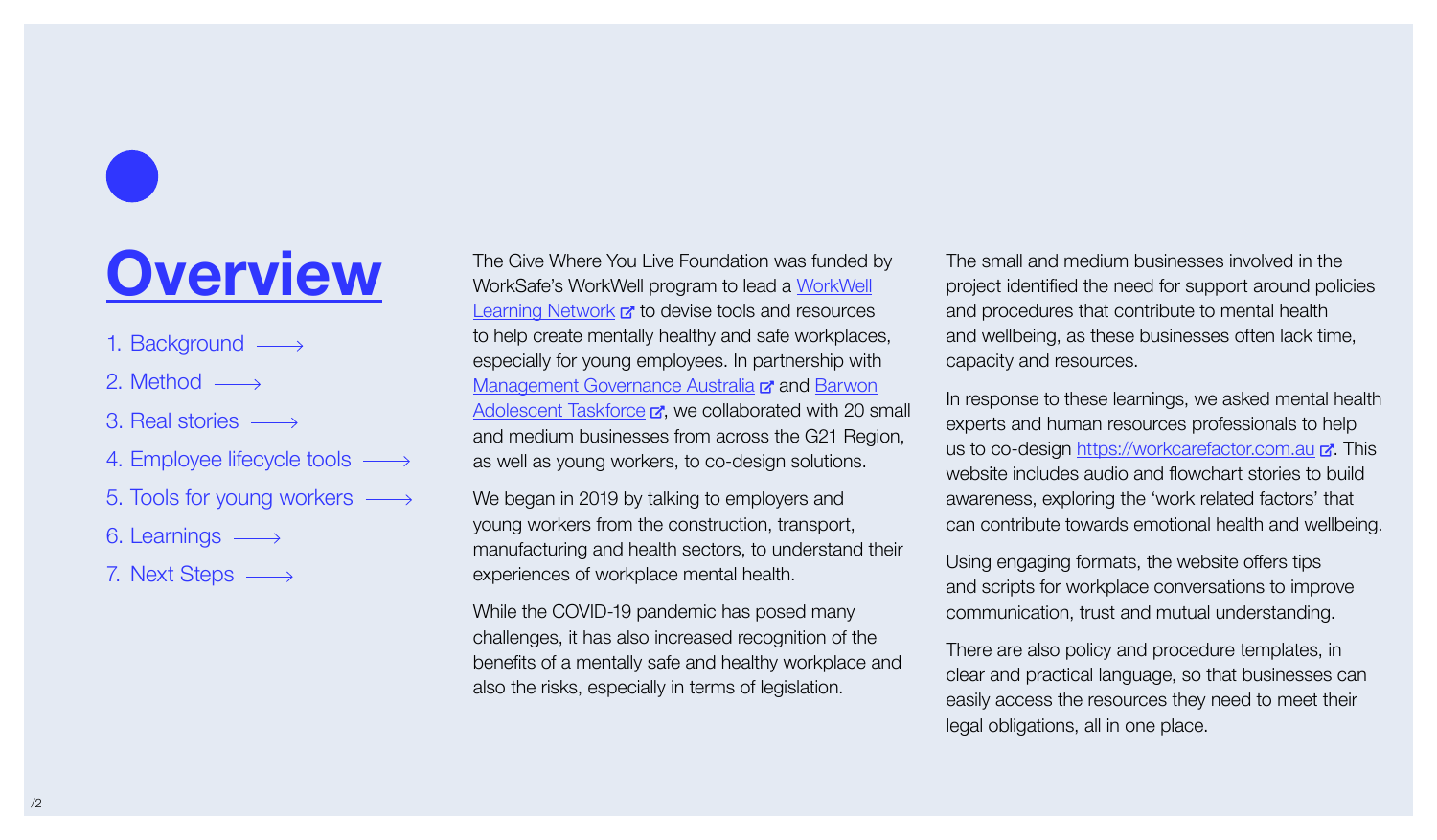# <span id="page-2-0"></span>**One**

## 1. Background

- 2. [Method](#page-3-0)  $\longrightarrow$
- 3. [Real stories](#page-4-0)
- 4. [Employee lifecycle tools](#page-5-0)  $\longrightarrow$
- 5. [Tools for young workers](#page-6-0)
- 6. [Learnings](#page-7-0)
- 7. [Next Steps](#page-11-0)

## BACKGROUND

A Learning Network of 20 small and medium businesses was established to collaborate on the project.

Through workshops and surveys, we explored the barriers and enablers for mentally healthy workplaces, we found recurring themes: connection and trust; lack of time, resources and capacity of managers; complexity of policies and procedures; need for individualised solutions and empowering leadership; and overall lack of awareness and understanding.



### [Click to enlarge graphic](https://workcarefactor.com.au/wp-content/uploads/GROW-Workwell-050819.png) **o**

Learning NEtwork Businesses:

- Air Radiators
- Baptcare Coasthaven
- Barwon Asset Solutions
- Bethany Community **Support**
- Corio Waste Management
- Encompass Community **Services**
- Geelong Built
- Give Where You Live Foundation
- Go Traffic
- Good Cycles
- Hamlan Homes
- Hanlon Industries
- Innovative Window **Solutions**
- JC Williams Electrical
- Keystone Civil
- LB Learning
- Multiskills Training
- Nicholsons Construction
- Norris Constructions
- Wettenhalls Transport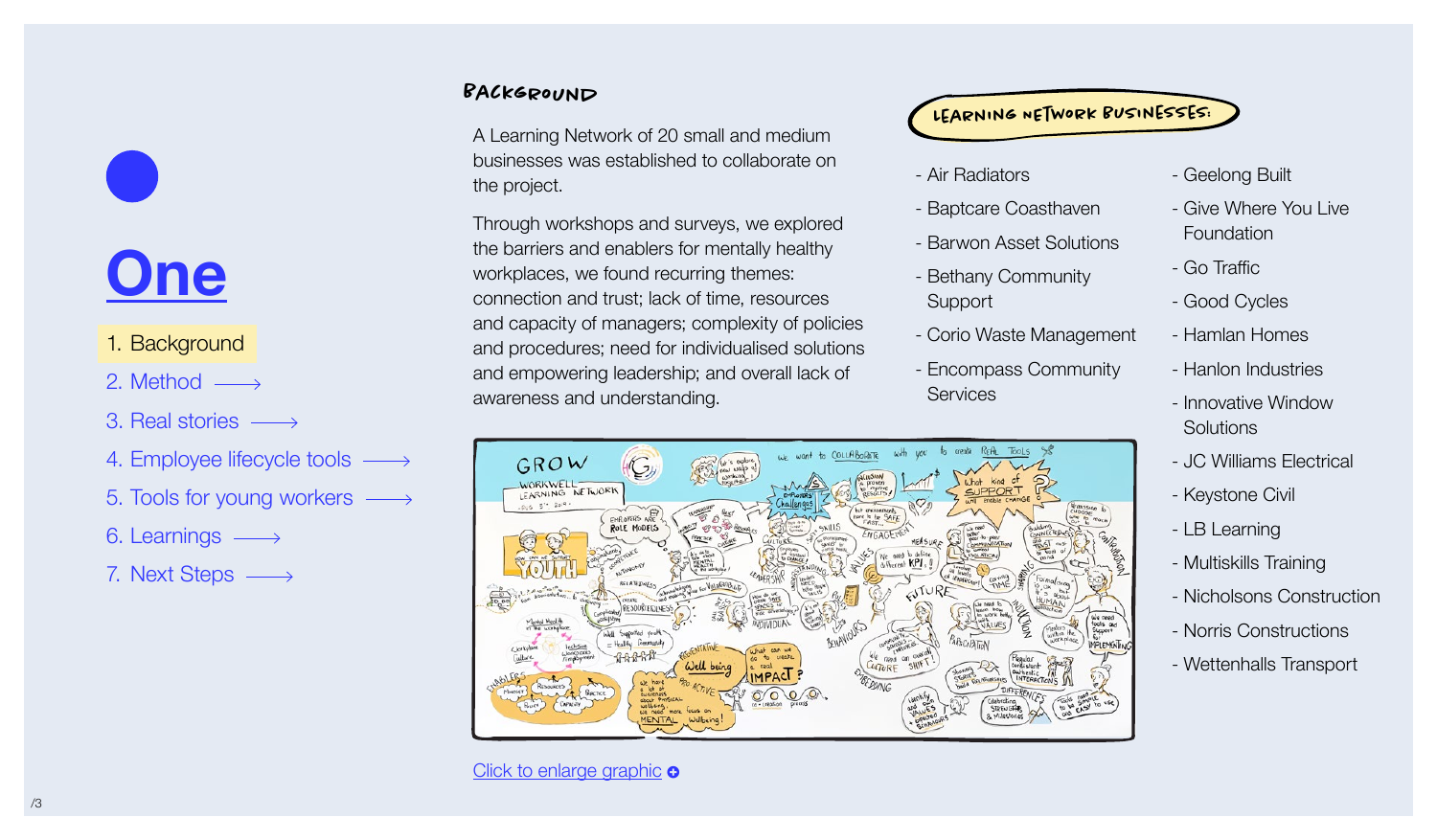

Three iterative cycles of co-design were undertaken which involved individual consultations and workshops with small and medium businesses, young workers and experts in mental health, human resources, employment and young people.

CO-DESIGN 1: How do we normalise and create awareness of (youth) mental health in the workplace?

SoLution = WorkCareFactor Prototype 1: real stories to build awareness and start conversations in the workplace.

CO-DESIGN 2: What tools and resources might help employers (and young workers) understand their roles and responsibilities in an accessible and understandable format? How might these tools impact on the values and/or behaviours of supervisors and managers (and young workers)?

SoLution = WorkCareFactor Prototype 1/2: web-based tools for effective conversations, and policies for throughout the employee lifecycle.

CO-DESIGN 3: What changes are needed

to the prototype so it is activated and/ or implemented, and how do we embed these resources into organisations for longer term sustainability and engagement?

SoLution = WorkCareFactor final version: updated in response to feedback, new tools added for young workers to support them to ask questions and negotiate workplace issues. Sustainability model developed and implemented.

## <span id="page-3-0"></span>**Two**

### 1. [Background](#page-2-0)  $\longrightarrow$

### 2. Method

- 3. [Real stories](#page-4-0)
- 4. [Employee lifecycle tools](#page-5-0)  $\longrightarrow$
- 5. [Tools for young workers](#page-6-0)
- 6. [Learnings](#page-7-0)  $\longrightarrow$
- 7. [Next Steps](#page-11-0)  $\longrightarrow$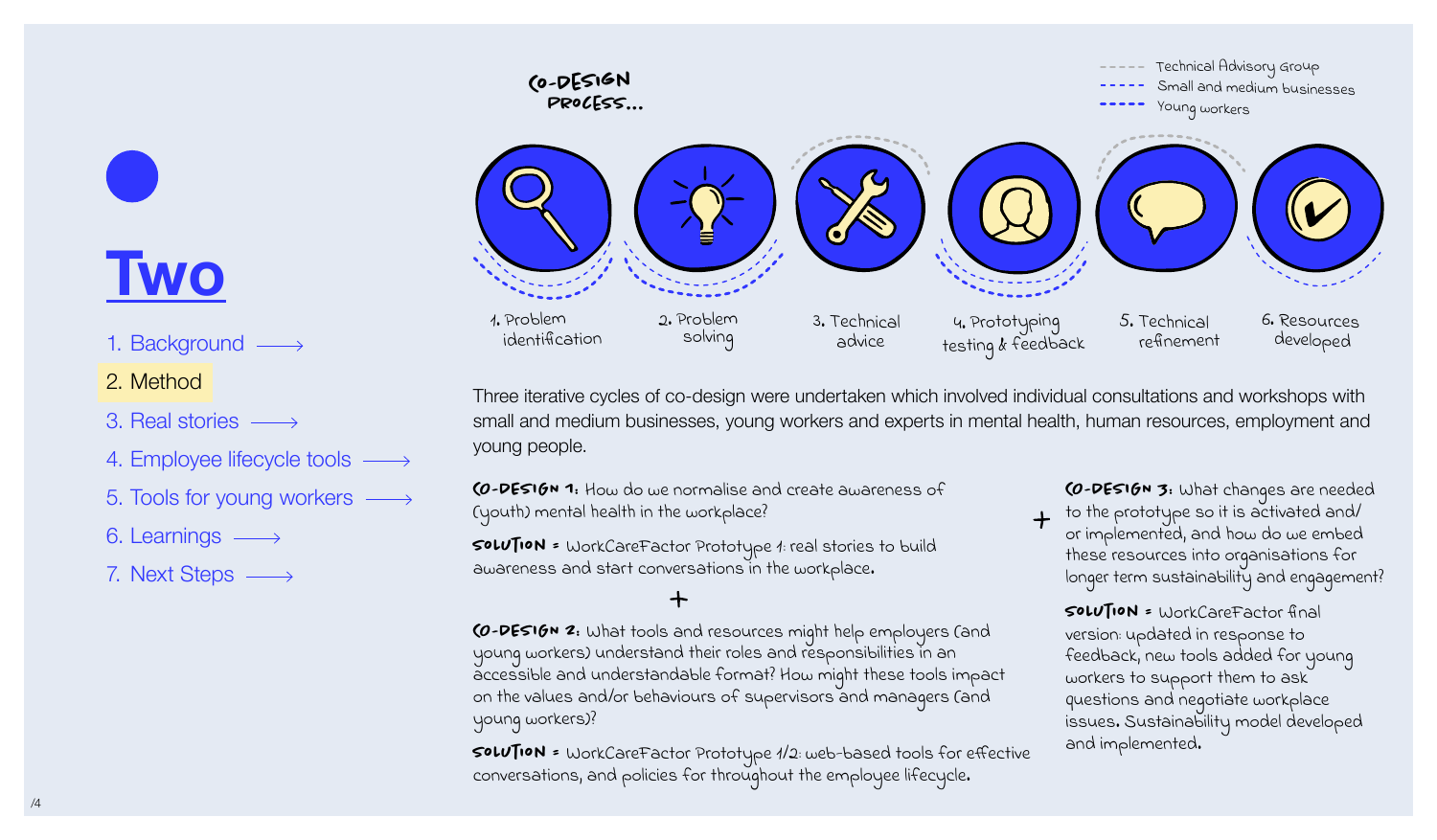## Real stories to build awareness and start conversations in the workplace

## Key ThemEs:

### 1. Leadership and values

Managers and supervisors can explore stories to help them to understand different perspectives, remember what it was like to be a young worker, and to identify key values for mentally healthy workplaces.

## 2. Resources and tools

Sharing stories with staff at toolbox talks can start conversations, or supervisors might suggest individual staff review a topic and bring back to discuss.



### Workcarefactor.com.au 'by type' scenarios:

<https://workcarefactor.com.au/type/audio-story>  $\mathbf{z}$ <https://workcarefactor.com.au/audio-wall> <https://workcarefactor.com.au/type/flowchart>



## $\rightarrow$  3. Capacity and skills

The stories suggest new approaches and help managers and supervisors to build new ways to respond to issues in the workplace.



To help prevent mental health injury from the following work

- Recognition and reward - Workplace relationships

related factors:

 $AIM:$ 

- Poor support

- Job clarity

# <span id="page-4-0"></span>**Three**

- 1. [Background](#page-2-0)  $\longrightarrow$
- 2. [Method](#page-3-0)  $\longrightarrow$
- 3. Real stories
- 4. [Employee lifecycle tools](#page-5-0)  $\longrightarrow$
- 5. [Tools for young workers](#page-6-0)
- 6. [Learnings](#page-7-0)
- 7. [Next Steps](#page-11-0)  $\longrightarrow$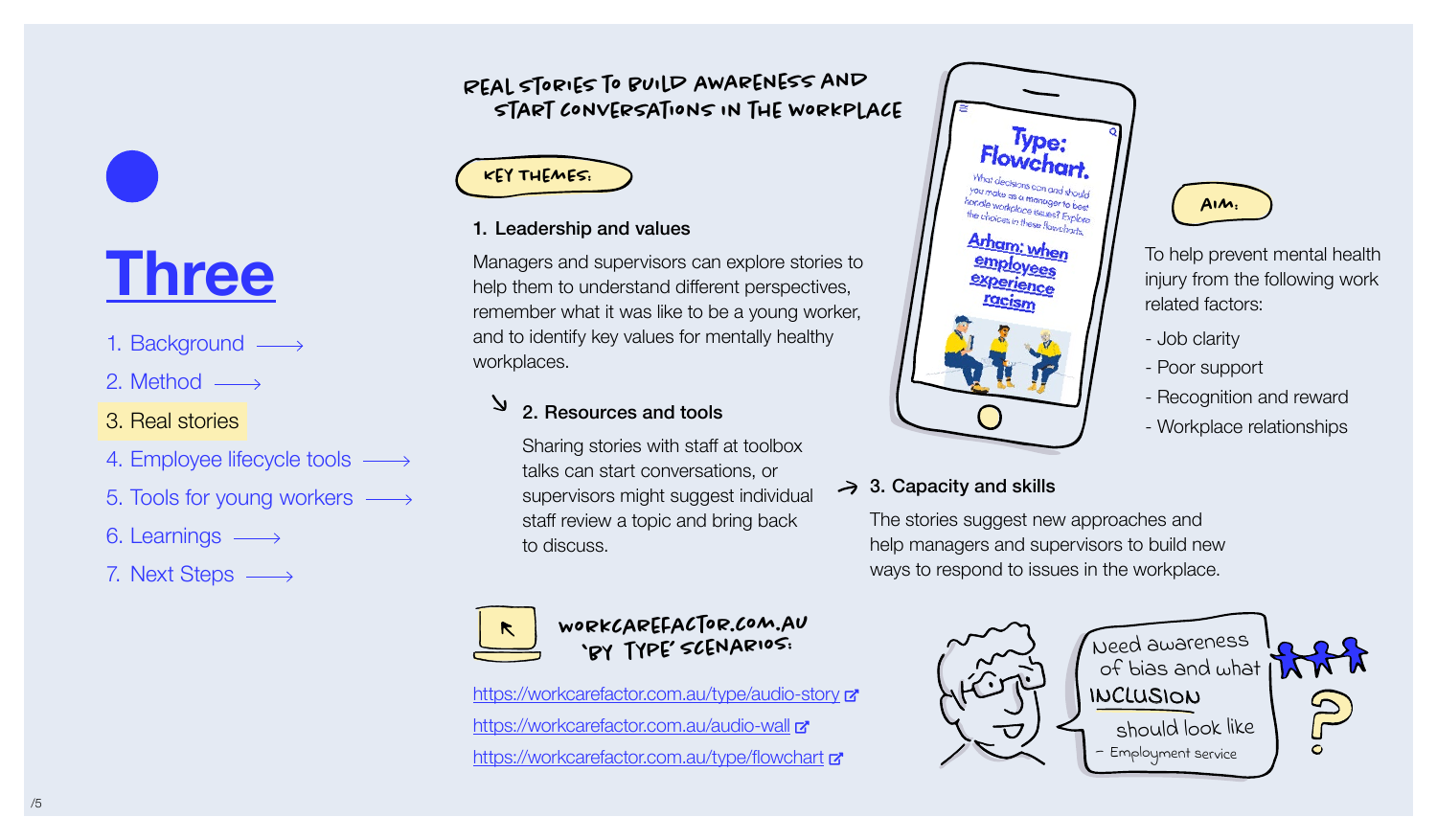## Tools for effective conversations, and policies for throughout the employee lifecycle



### 1. Leadership and values

The extensive list of policies enables leadership to quickly access what is needed to build a foundation for a values-led workplace.

## 2. Resources and tools  $\vee$

The CLEAR scenarios provide scripts and supports for managers and supervisors to have challenging conversations in the workplace.

### $\sqrt{3}$ . Capacity and skills

The policies and strategies in the Employee Lifecycle help managers and supervisors to find the skills needed at different points in the journey, and locate related scenarios to real issues in the workplace.



To help prevent mental health injury from the following work related factors:

- High and low job demands Job clarity
- Recognition and reward Job control
- Workplace relationships Poor support
- 





Workcarefactor.com.au 'by type' scenarios:

<https://workcarefactor.com.au/clear-scenario> <https://workcarefactor.com.au/employee-lifecycle> <https://workcarefactor.com.au/type/hr-policy>  $\mathbf{z}$ 

## <span id="page-5-0"></span>**Four**

- 1. [Background](#page-2-0)  $\longrightarrow$
- 2. [Method](#page-3-0)  $\longrightarrow$
- 3. [Real stories](#page-4-0)
- 4. Employee lifecycle tools
- 5. [Tools for young workers](#page-6-0)
- 6. [Learnings](#page-7-0)
- 7. [Next Steps](#page-11-0)  $\longrightarrow$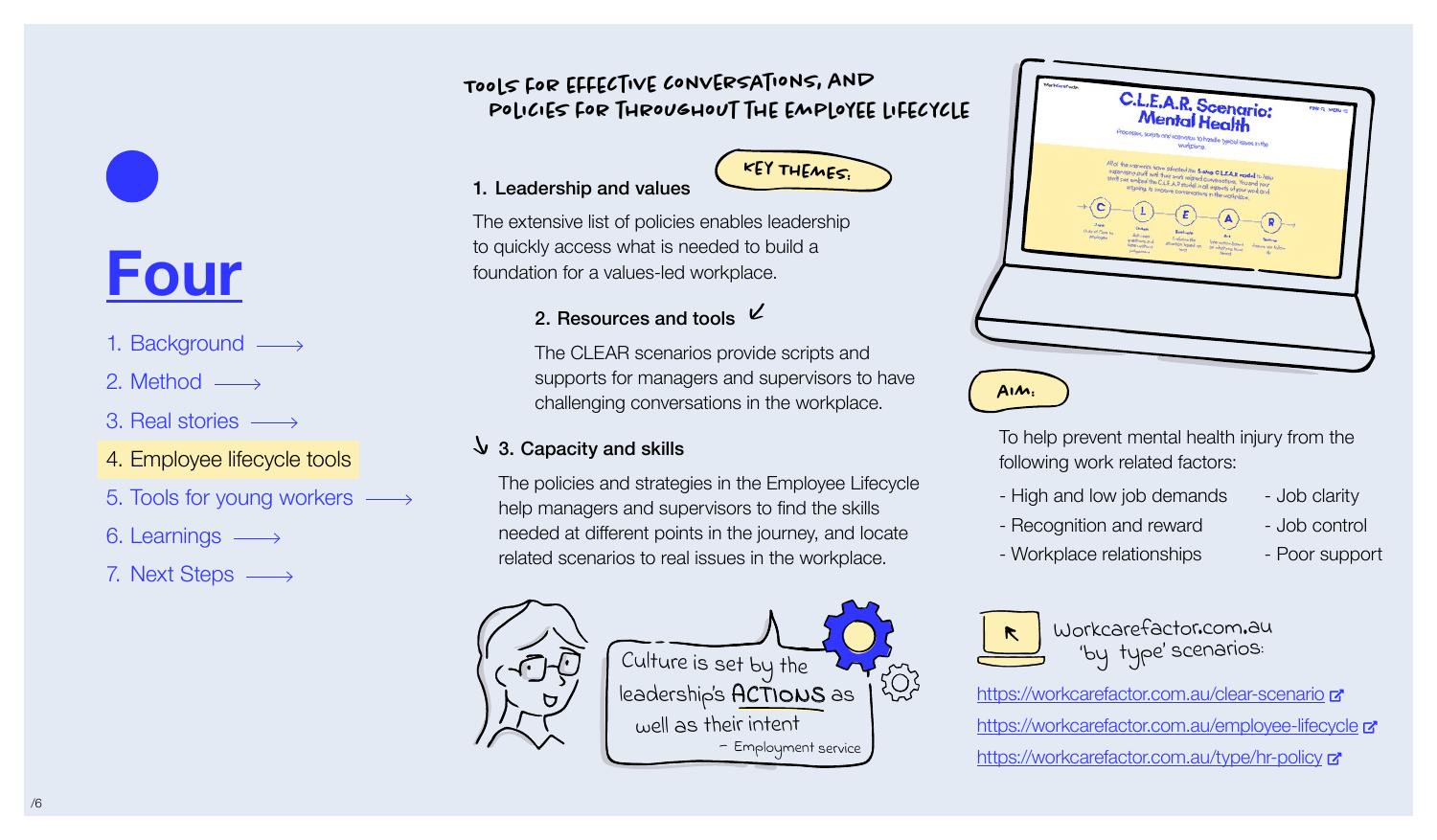## Tools for young workers to support them to Ask questions and negotiate workplace issues



The Workplace Decision Maker helps young workers to negotiate and contribute to building a safer workplace, with strong and supportive values.  $\overline{V}$ 

### 2. Resources and tools

The Asking Questions at Work – Q&As for Young Workers gives suggested approaches to the common questions young workers told us they want to ask.

## 3. Capacity and skills  $\sqrt{ }$

The Workplace Decision Maker approach builds capacity for making decisions, understanding consequences, that can used for many issues.



## $AIM$

To help prevent mental health injury from the following work related factors:

- Job clarity  **Poor support**
- Workplace relationships Job control



## <span id="page-6-0"></span>**Five**

- 1. [Background](#page-2-0)  $\longrightarrow$
- 2. [Method](#page-3-0)  $\longrightarrow$
- 3. [Real stories](#page-4-0)
- 4. [Employee lifecycle tools](#page-5-0)  $\longrightarrow$
- 5. Tools for young workers
- 6. [Learnings](#page-7-0)
- 7. [Next Steps](#page-11-0)  $\longrightarrow$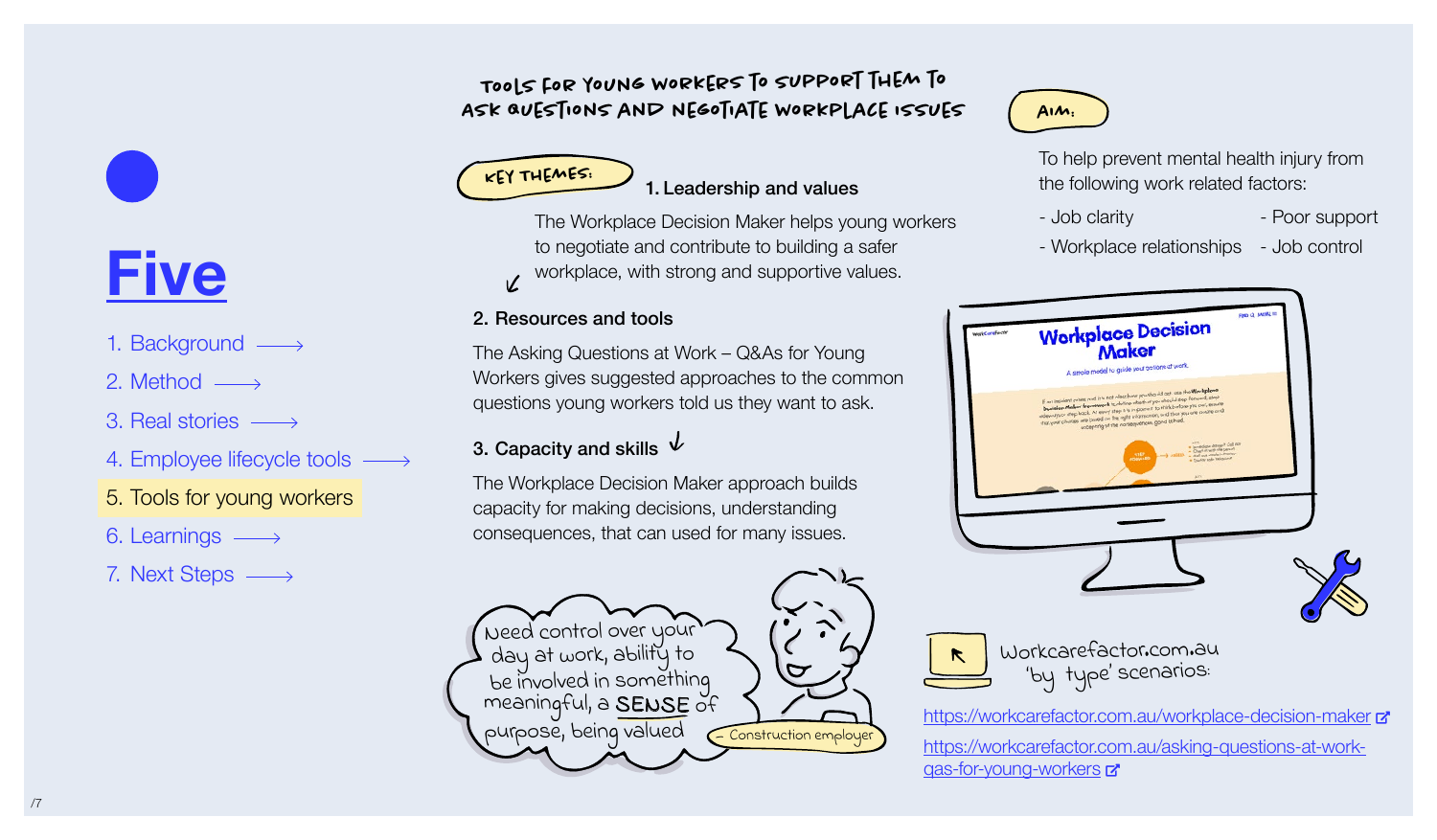# <span id="page-7-0"></span>**Six**

- 1. [Background](#page-2-0)  $\longrightarrow$
- 2. [Method](#page-3-0)  $\longrightarrow$
- 3. [Real stories](#page-4-0)
- 4. [Employee lifecycle tools](#page-5-0)  $\longrightarrow$
- 5. [Tools for young workers](#page-6-0)
- 6. Learnings
- 7. [Next Steps](#page-11-0)  $\longrightarrow$

## Evaluation Findings

The draft website, resulting from Co-Designs 1 and 2 combined, was provided to six of the Learning Network businesses for trialling for five/six months within their workplaces from May 2021. The draft website was introduced to each business, without instructions, in order to test the impact of the resource without support or intervention.

Deakin University's School of Psychology was contracted to deliver evaluation of the draft version of the website based on interviews with these businesses, an independent panel of organisational psychologists, and young workers.

### **[Deakin WorkCareFactor Evaluation Report](https://workcarefactor.com.au/wp-content/uploads/WCF-Evaluation-Report.pdf) &**

While the implementation of the website was inconsistent (some managers shared with their team, others just browsed themselves, and others used some of the practices) the six businesses were generally positive. They suggested they could see potential for where it could be used, or that it would be a useful tool for businesses that lacked policies, procedures, and/or HR practices.

The independent panel identified the lack of instruction about implementation as a key issue, along with lack of youth specific content, although noting "it touches on everything that you want to see in a mentally healthy workplace".

Young workers provided feedback that the website helped them develop awareness around what is good in a workplace, and encouraged them to reflect on their own experiences.

how we can SUPPORT them with our employees about WorkCareFactor has opened up communication mental health and about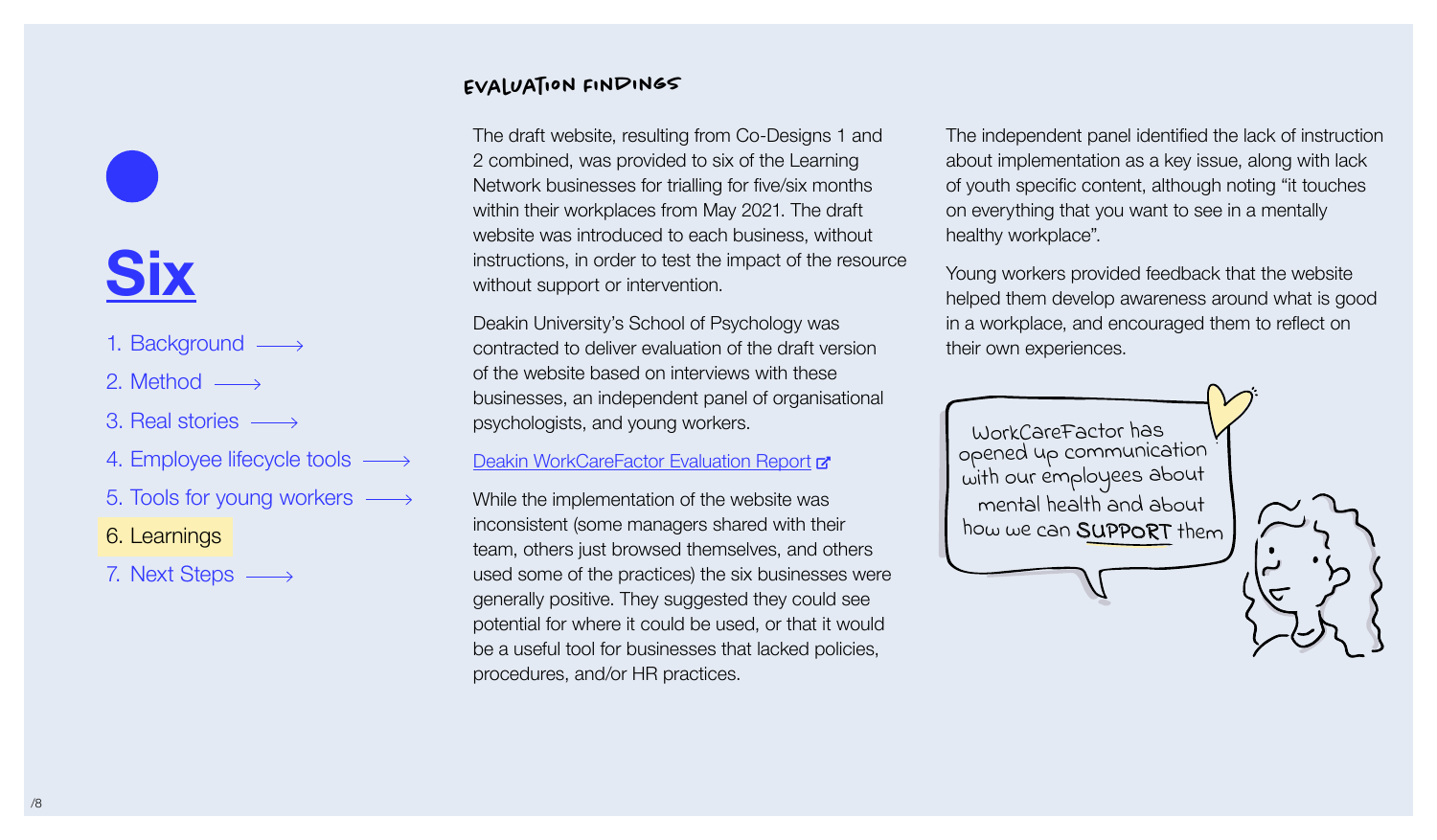## Evaluation Findings (cont.)

 $\kappa$ 

Based on the evaluation, the following enablers are incorporated into the website:  $\overline{S}$ 

| Workplace policy, programs and capacity building<br>programs implemented | ✔ Employee Lifecycle → CLEAR scenarios                                                                                                 |                                                                                                                                        |                             |  |
|--------------------------------------------------------------------------|----------------------------------------------------------------------------------------------------------------------------------------|----------------------------------------------------------------------------------------------------------------------------------------|-----------------------------|--|
|                                                                          | V Workplace Decision Maker                                                                                                             |                                                                                                                                        |                             |  |
|                                                                          | $\sqrt{}$ Asking questions at work – Q&As for young workers                                                                            |                                                                                                                                        |                             |  |
| Mental health promotion / prevention knowledge                           | $\boldsymbol{J}$ Audio stories                                                                                                         | $\sqrt{A}$ rticles                                                                                                                     | $\sqrt{F}$ lowcharts        |  |
| Mental health promotion / prevention attitudes                           | $\sqrt{4}$ udio stories                                                                                                                | $J$ Articles                                                                                                                           | $\sqrt{\text{Flowcharts}}$  |  |
| Mental health promoting / preventative workplace culture                 | J Audio stories                                                                                                                        | $\sqrt{A}$ rticles                                                                                                                     | $J$ Flowcharts              |  |
| Mental health promoting / preventative workplace<br>practices            |                                                                                                                                        | ✔ Employee Lifecycle → CLEAR scenarios<br>V Workplace Decision Maker<br>$\checkmark$ Asking questions at work – Q&As for young workers |                             |  |
| Mental health promoting / preventative workplace<br>behaviours           | √ Employee Lifecycle √ CLEAR scenarios<br>V Workplace Decision Maker<br>$\sqrt{}$ Asking questions at work – Q&As for young workers    |                                                                                                                                        |                             |  |
| Leadership, advocacy and partnerships                                    | $\sqrt{4}$ udio stories $\sqrt{4}$                                                                                                     | $\sqrt{A}$ rticles                                                                                                                     | $\sqrt{\text{F}}$ lowcharts |  |
| Leadership capacity confidence<br>commitment and consultation            | V Employee Lifecycle V CLEAR scenarios<br>J Workplace Decision Maker<br>$\checkmark$ Asking questions at work – Q&As for young workers |                                                                                                                                        |                             |  |

## $\mathcal{L}$ **Six**

- 1. [Background](#page-2-0)  $\longrightarrow$
- 2. [Method](#page-3-0)  $\longrightarrow$
- 3. [Real stories](#page-4-0)
- 4. [Employee lifecycle tools](#page-5-0)  $\longrightarrow$
- 5. [Tools for young workers](#page-6-0)  $\longrightarrow$

## 6. Learnings

7. [Next Steps](#page-11-0)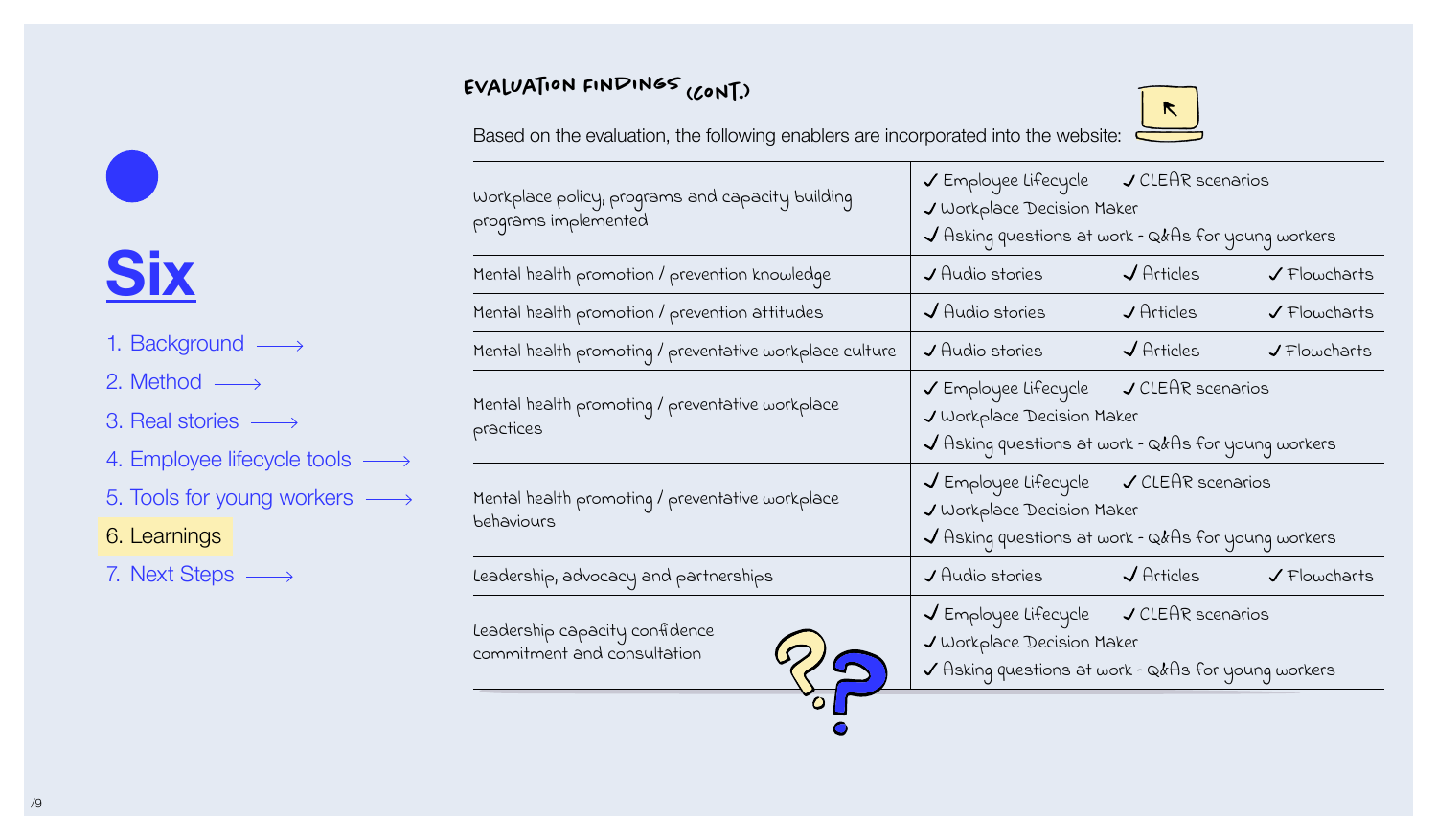## **Six**

- 1. [Background](#page-2-0)  $\longrightarrow$
- 2. [Method](#page-3-0)  $\longrightarrow$
- 3. [Real stories](#page-4-0)
- 4. [Employee lifecycle tools](#page-5-0)  $\longrightarrow$
- 5. [Tools for young workers](#page-6-0)

## 6. Learnings

7. [Next Steps](#page-11-0)  $\longrightarrow$ 

## Action research Study

Sitting alongside the project has been the [WorkCare](https://workcarefactor.com.au/wp-content/uploads/Final-Safe-and-Empowering-Workplaces-Action-Research-Study-December-2021.pdf) [Factor Action Research Study](https://workcarefactor.com.au/wp-content/uploads/Final-Safe-and-Empowering-Workplaces-Action-Research-Study-December-2021.pdf) **a** by Management Governance Australia. The Study has interrogated the available literature on mental health and wellbeing in the workplace, and drawn conclusions about the validity of the approach taken by the project.

The Study summarises current literature about how business owners, leaders and managers can take practical action to strengthen the culture of supporting emotional health and wellbeing in their workplaces. It identifies good practice attributes and suggests a Framework for Action, including four key strategies:

Owners and managers leading the way. Making communication central.  $ONE:$ Two:

Addressing the unaddressed (unconscious bias). THRee:

> Supporting and responding to management pressures.

Four:

The Study outlines how similar feedback was received through the co-design workshops with the small and medium businesses, particularly about raising the awareness of managers and supervisors about mental health and supporting them to have effective communication with their staff, within a strong policy framework.

Leigh Bartlett, BATForce, led the co-design with young people to explore their experiences of the workforce. The key messages from young workers were aligned to both the literature and the employers, emphasising the need for good communication, effective inductions, and a safe and empowering culture.

An independent assessment was provided by Dr Joy Humphreys, Organisational Psychologist, who suggested that the resources were valuable and practical but to fully adopt the tool and create workplace change, managers need information about the benefit to the business, and a process to support them to introduce change into the workplace.

Learnings from stakeholders emphasised the benefit of building the project from strong existing relationships and trust, which enabled effective and authentic co-design processes.

The key message of the website is that '*caring is good for business'*, underscored by the findings from the literature, employers and young workers.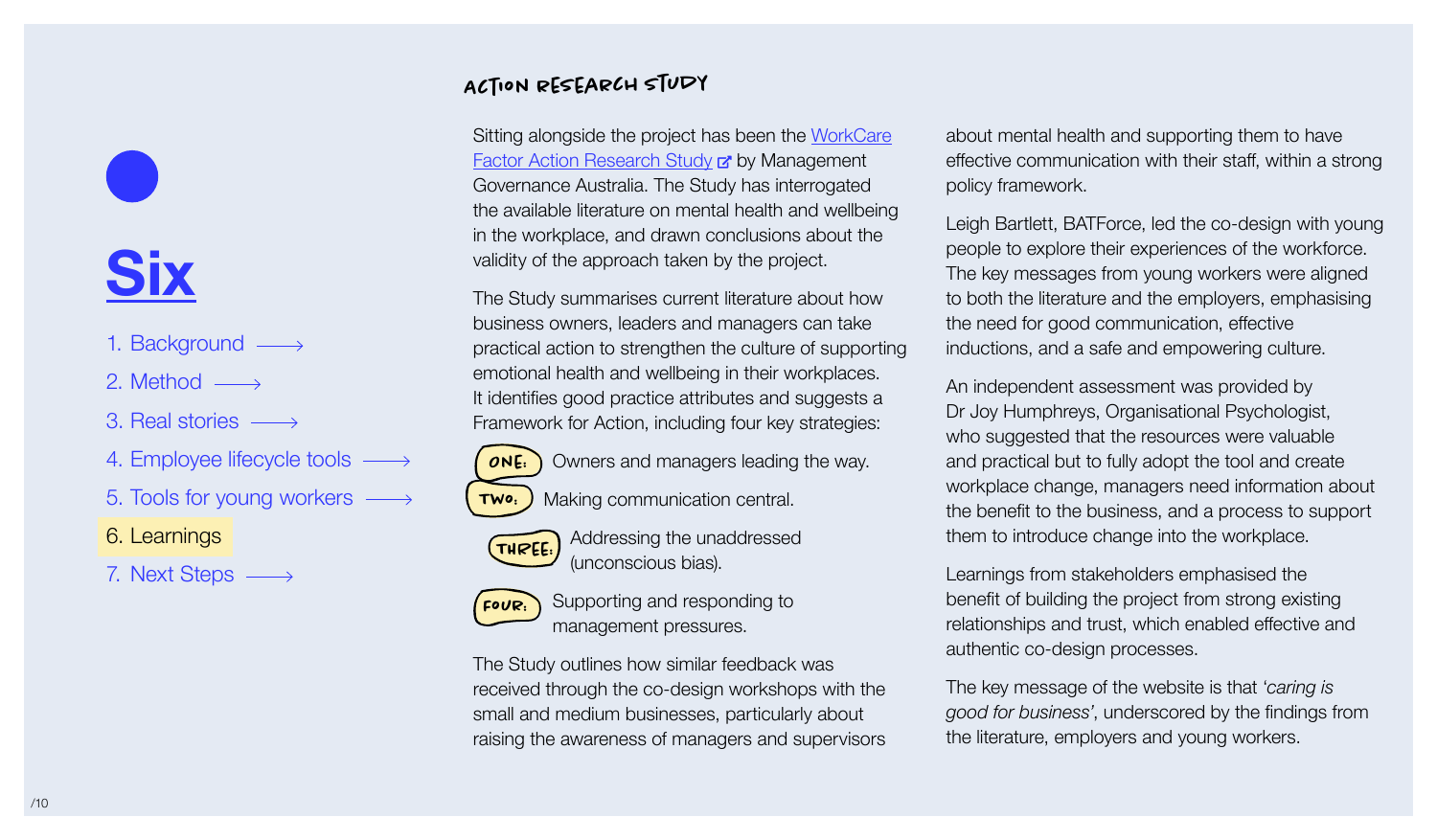## LEARNING NETWORK, 15 DECEMBER 2021 Final messagEs from the



## **Six**

- 1. [Background](#page-2-0)  $\longrightarrow$
- 2. [Method](#page-3-0)  $\longrightarrow$
- 3. [Real stories](#page-4-0)
- 4. [Employee lifecycle tools](#page-5-0)  $\longrightarrow$
- 5. [Tools for young workers](#page-6-0)
- 6. Learnings
- 7. [Next Steps](#page-11-0)